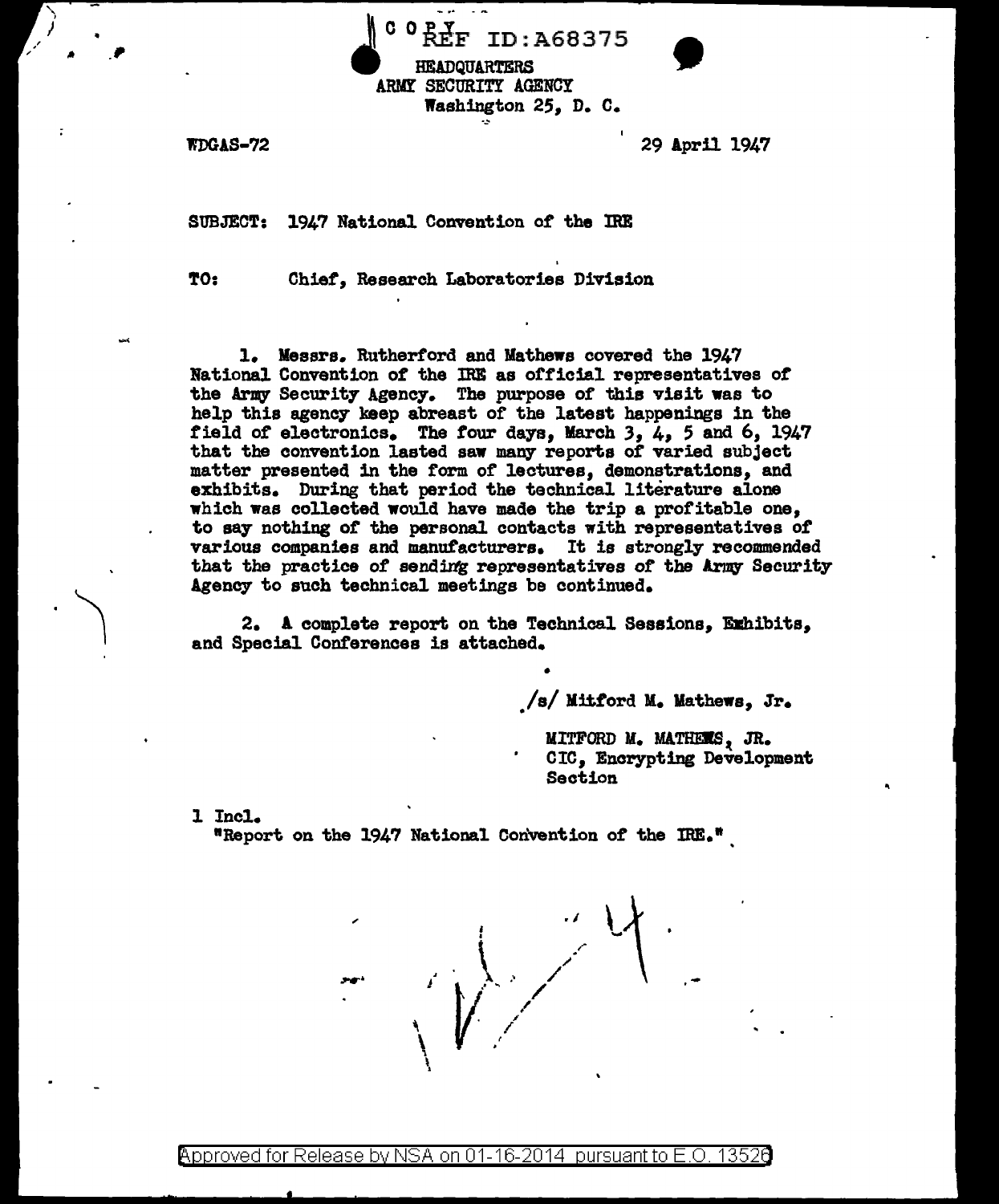REF ID:A68375



29 March 1947

 $\frac{1}{\sqrt{2}}$ 

 $\setminus \setminus$ 

/

### REPORT

# .QI

# THE 1947 NATIONAL CONVENTION OF THE IRE

### §ESSIONS ATTENDED

"

Monday - Radar and Communication Systems Frequency Modulation Reception

Tuesday - Television Electronic Digital Cqmputers

Wednesd&7- Broadcasting and Recording

Thursday - Relay and Pulse-Time Systems of Communication Receiver Circuits

#### General Comments

..

; .

\

I

The papers presented at this meeting represented some of' the latest advances in the art of electronics. However, the presentation *ot* some of' the papers was tar :f'rom perfect. The personality *ot* the speakers influenced the presentations to a large extent; particularly the atrocious accents which some of the speakers had. Also some ot the pictures shown were almost unreadable. These features plus the rapidity of presentation prevented a complete analysis of the papers presented.

#### PAPERS PRESENTED AT MEETINGS ATTENDED

- 1 Shipboard Radar Fire Control from the System Viewpoint
- 2 System Considerations in the Design *ot* Very-High-Frequency and Super-High-Frequency Communication Circuits · *3* - Portable Military communications Set
- 
- 4 Carrier-Current Dialing over Long Distance Telephone Circuits
- 5.- Frequency-Modulation Detector Systems
- $6$  A Method for Measuring the Instantaneous Frequency of a Frequency-Modulation Oscillator
- 7 General Electric Frequency-Modulation Monitor
- $8$  The Linear Accelerator
- 
- 9 Syncho-Lite for Television Film Projectors<br>10 Video-Frequency Performance of Some Receiving Tubes for Television
- 11 A theory of Multistage Wide-Band Amplifier Design
- $\bullet$ 12 Recent Advances in the Design of Intermediate Frequency Amplifiers for Television Receivers
- 13 The Electronic Digital Computer
- 
- 
- 14 Input Mechanisms for Electronic Digital Computers<br>15 Electronic Computing<br>16 The Selectron A Tube for Selective Electrostatic Storage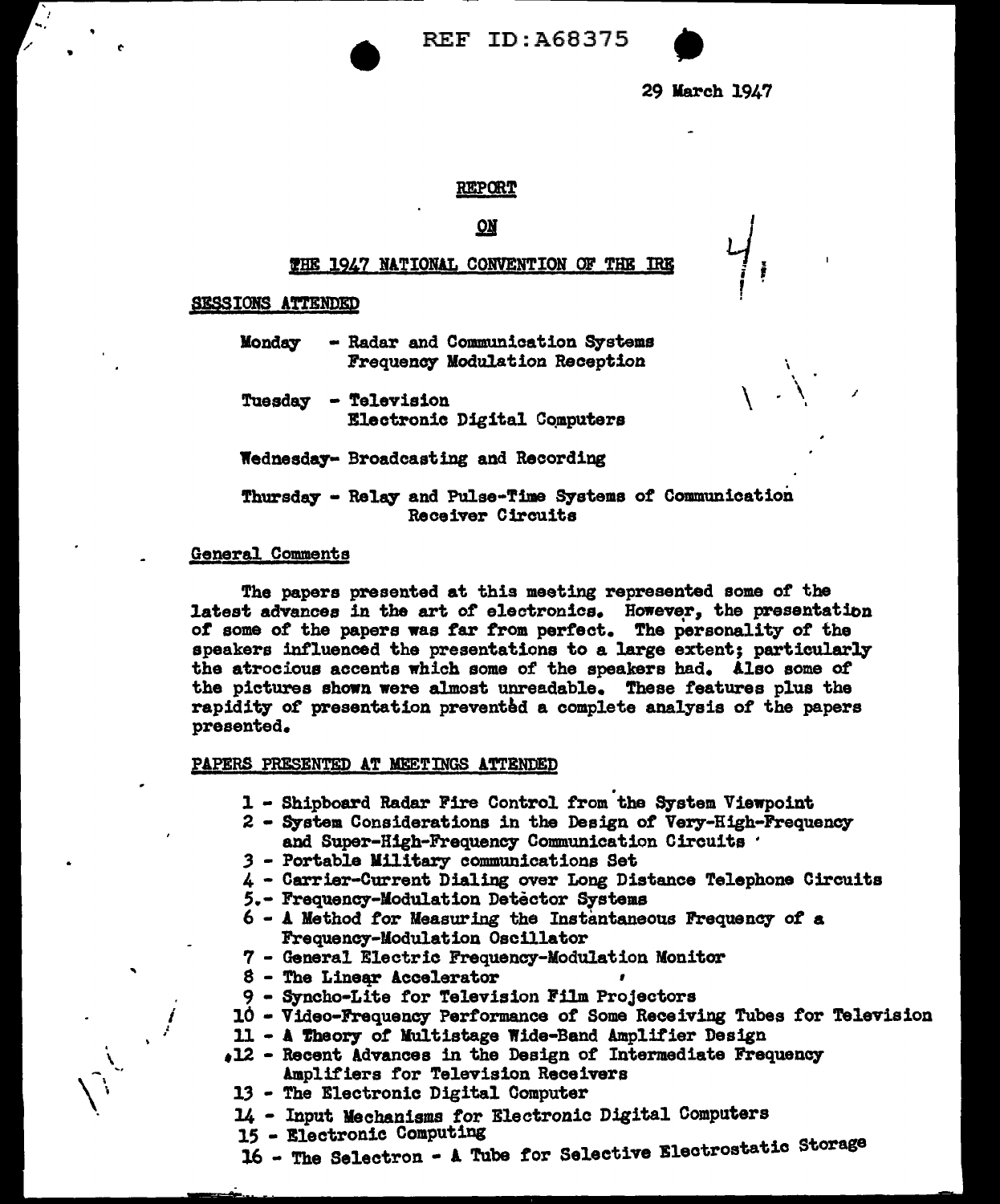- 18 Propagation Characteristics *ot* the Ultra-High-Frequency (480 to 920-Megacycle) Television Band
- 19 Theoretical and Practics.l Aspects *ot* Frequency-Modulation
- 

.. •

-

 $\prime$ 

- 21 Monitoring Equipment for Frequency-Modulation Broadcasting
- 22 Ultra-High-Frequency Multiplex Broadcasting System
- 23 Field Measurements on Magnetic Recording Heads
- 24 Consideration of Moon-Relay Communications
- 25 Experimental Studies *ot* a Remodulating-Repeater System 26 Experiences with Multipath Transmissions at Very-High-
- 
- Frequeney, Ultra-High-Frequency, and Super-High-Frequeney-
- 27 Multiplex Employing Pulse-Time and Pulsed Frequency Modulation
- $28$  Multiplex Microwave Radio abplied to Telephone Systems
- 29.- A compact Electromechanical Filter for the 455-Kilocycle Intermediate Frequency Channel

Several of these papers are of interest to the Research Labora-<sup>1</sup> tories Division ot the Army Security Agency. The papers on Electronic Computers were of general interest and attendance at these meetings would have been of' value to all personnel engaged in the construction .of electronic or electromechanical decoding equipment. It is only through repeated attendance at lectures similar to this, that the necessary inf'ormation can be acquired. The information does not consist of a set of facts but rather a fundamental attitude toward the construction of large multipurpose machines. Unfortunately no representative of this agency directly engaged in the construction or decoding equipment were in attendance.

The talk on the Selectron Tube gave details of an electrostatic storage tube which is similar to those which are being developed in secrecy by the Army Security Agency. (A tube almost identical with ours was diwcussed at the March loth meeting of the Washington Section *of* the IRE.,

The new principle which was set forth in the Slectron Tube was the method of' selecting the active element on the storage matrix. This was done by means of two intersecting grid structures each having  $64$  slots thus forming  $4096$  (or  $642)$  individual openings. Only when the *tour* bounding wires of the opening are energized will a particular area be energized.

The storage feature of the tube was identical to the storage method suggested for the tube being developed under specification number 471-5832 for ASA. One method of reading was ingenious. It involved coating the storage elements with a fluorescent material and then when it is read by allowing electronis to flow toward it, it will fluoresce to a different degree depending on whether it is active or inactive. The light output is picked up by a photo-electric cell and converted to a useful signal.

The paper entitled "ultra-High-Frequency Multiplex-Broadcasting System" contained a reference to a single channel Cyclophone tube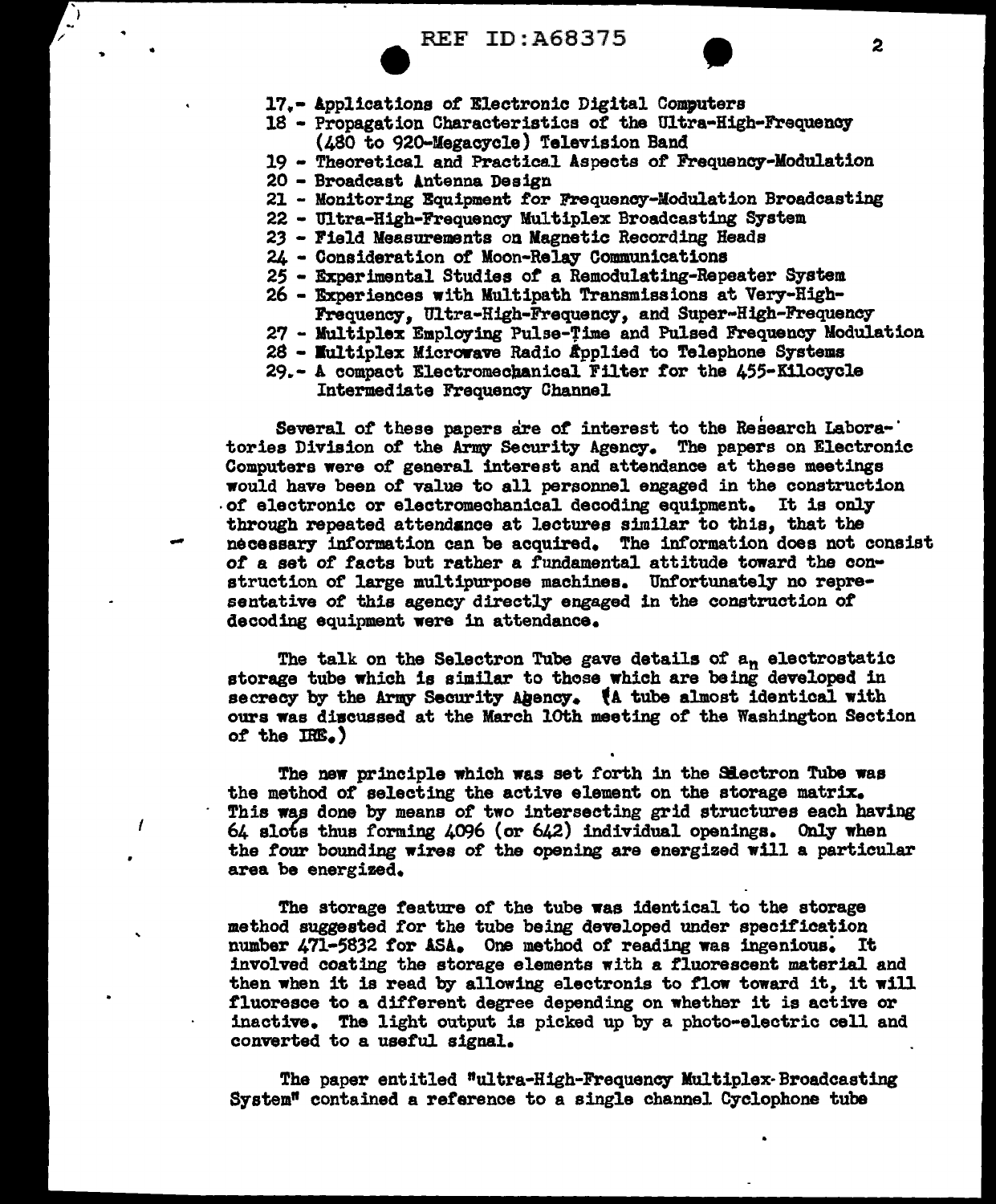•

-

which was pictured as being about the same size as a type 6L6 tube. A tube like this would prove useful for unmultiplexing a single channel *ot* a time multiplex system. For handling all the channels or a time multiplex system the multichannel cyclophone tube is suggested. The speaker represented the Federal Telecommunication Laboratories.

The paper entitled "Experimental Studies or a Remodulating-Repeater System", presented a summary or a technique which is worthy *ot* application to some or the projects of the Research Laboratories Division. !he basic problem presented was to measure the distortion *ot* an al.most distortionless system arid to predict the ef.fect *ot* <sup>a</sup> multitude or such systems, in series on the intelligence information. This was to be done without the construction *ot* more than one unit *ot*  the equipment under test.

The solution consists of recirculating the information through the system and introducing a suitable time delay between the input and output points. Hence the successive degeneration or the information can be recorded, as it is repeatedly passed through the system. In the system under discussion the delay was achieved by means of a coaxial delay line.

Messrs. Goldberg and Bath in their paper, "Multiplex Employing Pulse-Time and Pulsed Frequency Modulation,• presented an interesting concept of multiplexing. Radio sets to which it might.be applied are the AN/TRC-5, AN/TRC-6 and the AN/TRA-16 plus AN/TRA-6 combination. Essentially they found another means or transmitting intelligence on a pulse system by means of frequency modulating the individual pulses in the R. F. carrier. These F.M. pulses can be utilized to carry low grade circuits which do not lend themselves to encipherment. Difficulty will be experienced in suitably repeating the intelligence in these channels. However, it does otfer the possibility of multiple order wire circuits.

The paper by Dr. Adler on "A Compact Electromechanical Filter tor the 455-Kilocycle Intermediate-Frequency-Channel," offers a new approach to the design of filters<sub>e</sub> Essentially he replaces the electrical elements to a multisection band-pass tilter with their mechanical equivalents and produces a compact metallic ladder of mechanically resonant elements, linked by compliant members and coupled to electrical circuits by magnetostrictive terminations. This produces a tilter having much better pass band characteristics than equivalent electrical laddsr filters due to the higher Q of the mechanical elements. Further exploration of mechanical tilters should prove fruitful especially in the narrow band-pass case.

#### EXH IBITS DISPLAYED AT THE CONVENTION

The Radio Show of the 1947 National Convention *ot* the IRE dis• played the products *ot* 182 different companies listed in Appendix A. The display was housed on the main and second floors of Grand Central Palace, 46th and Lexington, New York, N.Y. Items of particular interest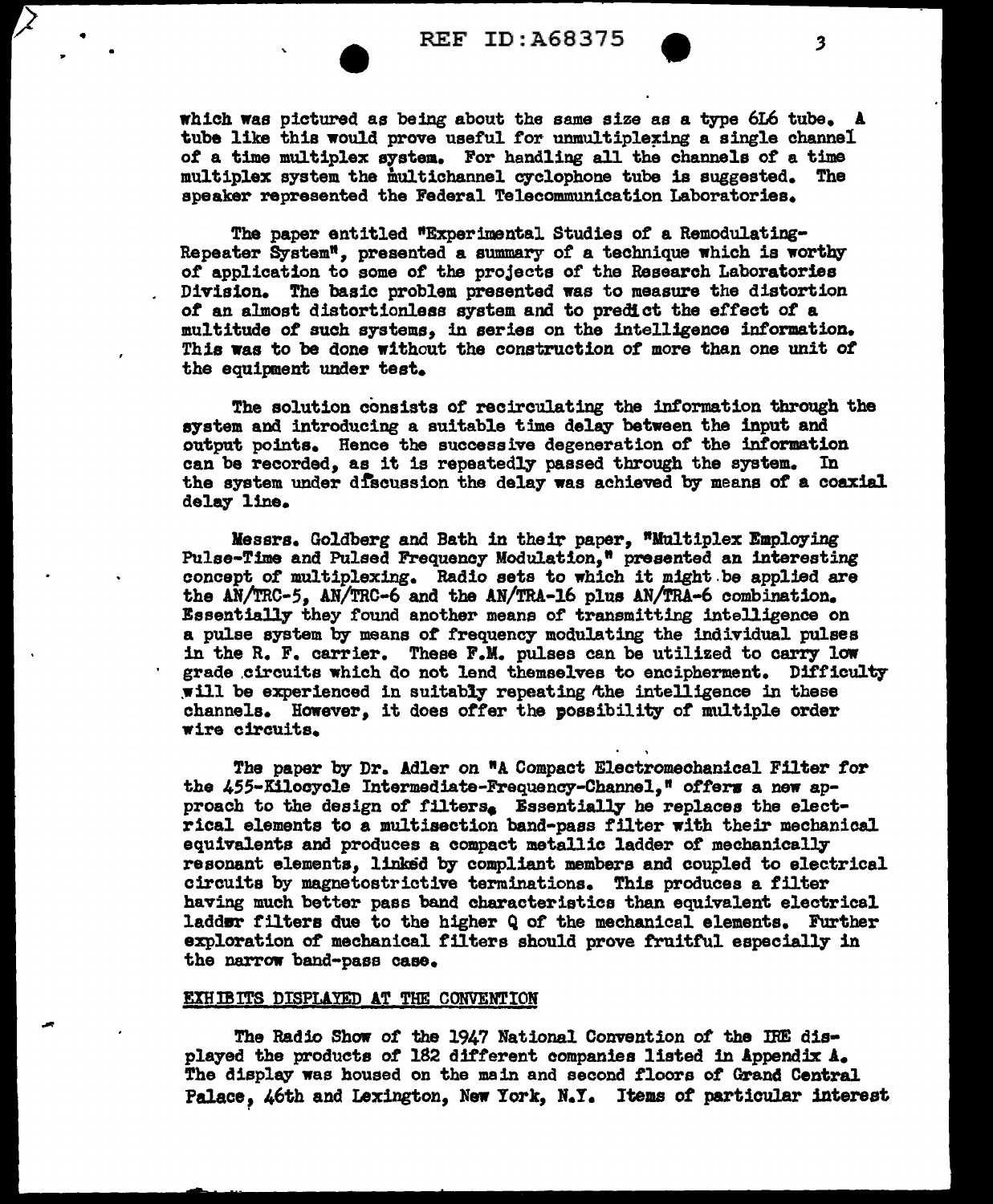REF ID:A68375 **•** 4

to ASA which were displayed or advertised are listed below with comments:

1. Aircraft Marine Products, Inc., Harrisburg, Pa,

l line *ot* solderless terminal. lugs attached by a crimping process.

• 2. Cambridge Thermonic Corp., Cambridge, Mass.

. A group *ot* slug-tuned inductors ranging from. 750 microhenries to fractional microhenry sizes. The coverage was not continuous but the representative of the company informed the writer that there would be no extra charge for the manufacture of special sizes in quantities *ot* one hundred. The small inductances would prove excellent for compensation in high speed ring circuits.

*3.* Oatham Electronics, Newark, N. J.

• •

..

Exhibited a miniature halt wave high voltage rectifier for use in cathode ray accelerating supplies. Tube type Z2. Peak' inverse 20,000 current 2Jla filament 1.25 volts, 265 Ma.

4. Fairchild Camera and Instrument Corp., Jamaica, N. Y.

a. A special camera attachment tor photographing oscil• loscope tracrs. Used in conjunction with a standard Dullont scope. Film speed up to five feet per second are available.

b. Precision recorders incorporating synchronous motor drive.

c. Precision wirewound potentiometers.

· 5. Finch Telecommunications, Inc., New York, N. Y.

A group of page copy facsimile receivers were displayed, also facsimile transmitters.

6. Radio Corporation *ot* America, Camden, N. J.

A complete portable television pickup unit was displayed including sync signal generators, image orthicon camera, monitor, and power control panel.

7. Sylvania Electric Products, Inc., New York, N. Y.

a. Miniature and sub-miniature vacuum tubes were displayed.

b. Germanium crystal varistors were displayed. These will be suitable for use in place of Western Electric coperoxide varistors.

s. Technology Instrument Corp., Waltham, Maas.

J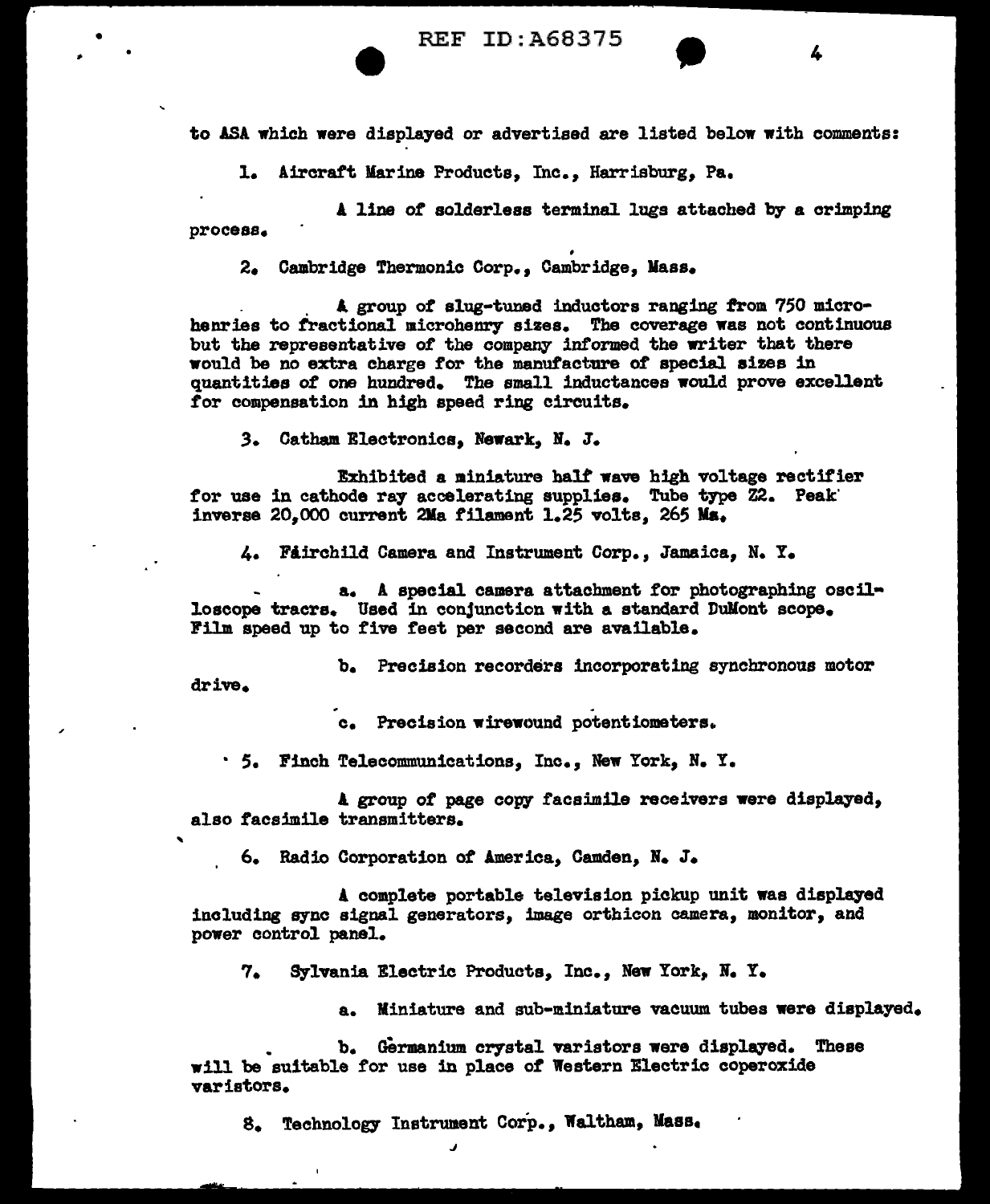REF ID: A68375

a. An impedance meter termed "'Z Meter" was displayed This device will rapidly measure the impedance and phase angle *ot* 

b. A line of precision potentiometers was displayed.

9. Telequip Radio Company, Chicago, Ill.

A line or television synchronizing generators, monoscopes, and monitors for television was displayed.

10. Television Projects, Inc., Newark, N. J.

A studio rehearsal set up for television shows was displayed.

• 11. Times Facsimile Corp., New York, N. Y.

A. line of facsimile equipment was displa7ed. Of particular interest was the  $14$ <sup>m</sup> X 18<sup>m</sup> fax transmission equipment.

12. United States Television Mtg. Corp., New York, N. Y.

'A line of television parts and equipment was displayed.

#### SPECIAL DEMONSTRATIONS AND MEETINGS NOT DIRECTLY ASSOCIATED WITH IRE

### Color Television

Because or recent FCC Proceedings, the question or color television is perhaps as greatly published as any in the whole field of radio communication. It seemed a shame, therefore, to visit New York without. seeing a demonstration or the CBS color system. Since at present, the CBS equipment is only being demonstrated to small audiences chosen on the basis or the good they are likely to do the CBS cause, it was not particularly easy to arrange *tor* admission to the showing. However, after explaining that we were connected with the Research and Development Division of the Army Security Agency, CBS arranged for our admittance.

Without entering the debate on the relative merits of the CBS sequential system as contrasted with other techniques, allow me to say the demonstration was extremely good. The color television gives the impression of producing much better pictures than black and white because of the sharp color contrast. In my opinion the television we saw was fully as good as any colored movie, and black and white always seems interior to color movies.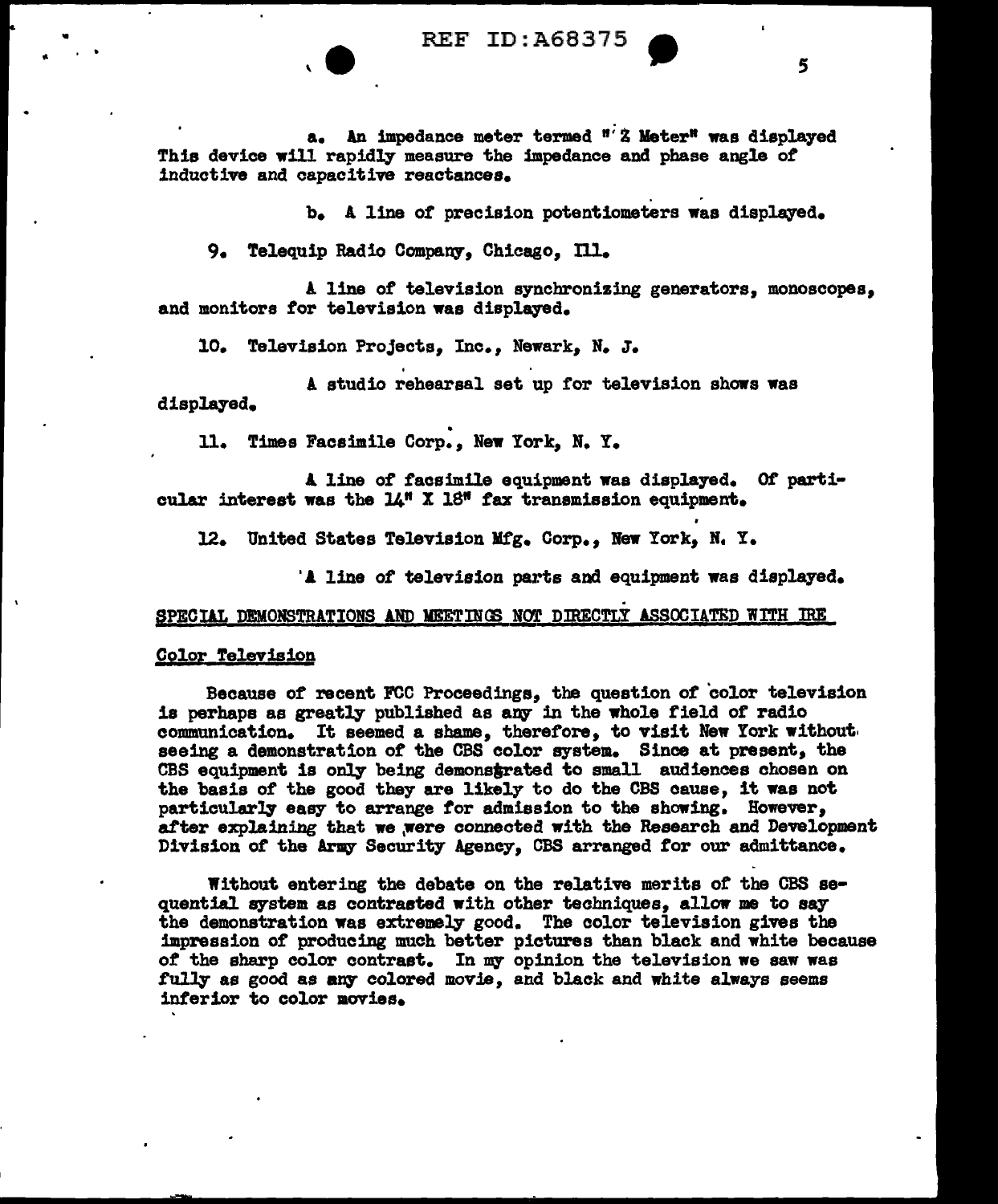REF ID:A68375 6

#### Meeting with Dr. Leedy and Dr. Vaile

•

Tuesday noon, March 4, 1947, at the expense of the lunch hour, lleesra, Rutherford and Mathews •sandwiched" a visit to the hotel suite or Drs, Leedy and Vaile in bwtween the lectures on Television and Computers, The purpose of this visit was to discuss the magnetic recorder and to discover whether or not the Armour Research Foundation would be interested in the contract for its construction,

Dr. Vaile was somewhat late tor the meeting and in his absence Dr. Leedy demonstrated the magnetic sound-on-film system and a telephone with an automatic magnetic secretary was on display,

In due course. Dr. Vaile arrived and the discussion got under way. It was somewhat disconcerting that the good doctors missed the general picture of the equipment. They were interested in pulse shape, duration, amplitude, appearance *ot* the output signal and other minor details and didn't seem to grasp the implication of synchronous operation in conjunction with a frequency standard. Incidentally, a long discussion took place regarding the accuracy of the frequency standard even though that was taken by definition to be correct.

Finally, the overall system and the timing requirements of the same seemed to dawn upon them and their first reaction was that it was an expensive and difficult job. Being more or less satisfied that they understood the problem and its requirements and were interested in the contract, we made a hurried exit and returned to the Convention Hall just in time to stand two hours before getting a seat in the Digital Computer lecture,

## Meeting with Dr. Travis and Dr. Chedaker

Wednesday afternoon, March 5, 1947, a rwnor to the affect that portions or the EDVAC would be demonstrated at 9100 the next morning by representatives of the Moore School of Engineering came to the attention *ot* Messrs, Rutherford and Mathews, Consequently, the next morning found us expectantly waiting in the conference room.

The attendance to the lecture was so small that those present gathered around the mercury delay equipment on display and asked their questions in very informal fashion.

Because reports in our possession had already indicated that the Moore School was doing considerable work with magnetic recording equipment in connection with their computed design, we got Dr, I, Travis and Dr, J, Ohedaker off in a corner and broached our synchronous recording and playback problems to them. Dr. Travis's response was indeed gratifying. He sized up the problem almost instantly, mentioned work of a fairly similar nature they were doing and expressed interest in further discussion with us at our convenience.